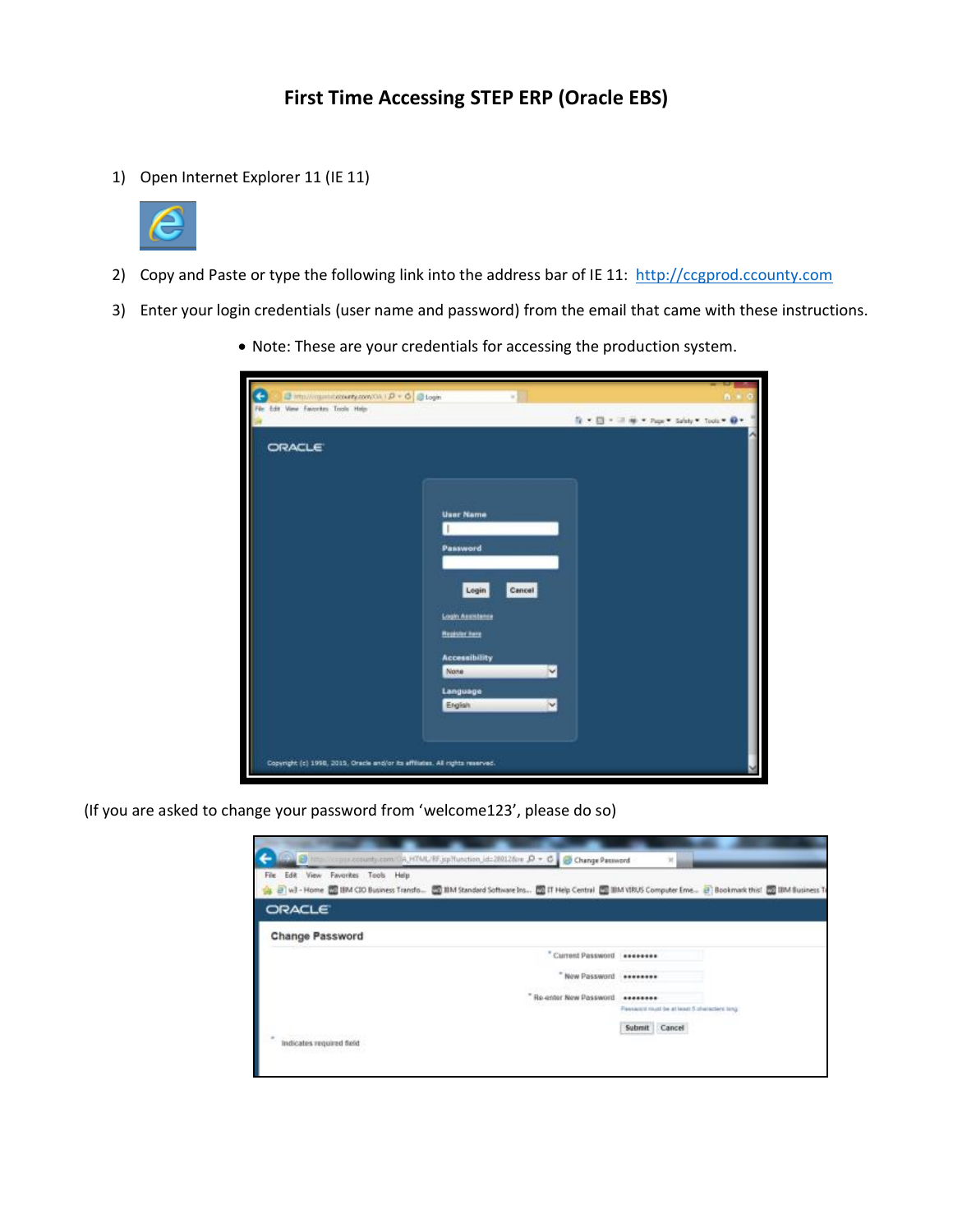**If you were not able access the STEP ERP Oracle EBS system, take a look through following pop-up screens:** 

1. When Internet Explorer 11 is launched for the first time, the screen below may appear. If this happens, please click on **"Use recommended security and compatibility settings"** as shown by the red arrow below.



2. The first time one opens an Oracle form, the message below may appear. If this happens, please click on the box next to **"Do not ask again until the next update is available"** and then choose the option **"Later – Continue and you will be reminded to update again later"**.

## **DO NOT CHOOSE "Update (Recommended)"**

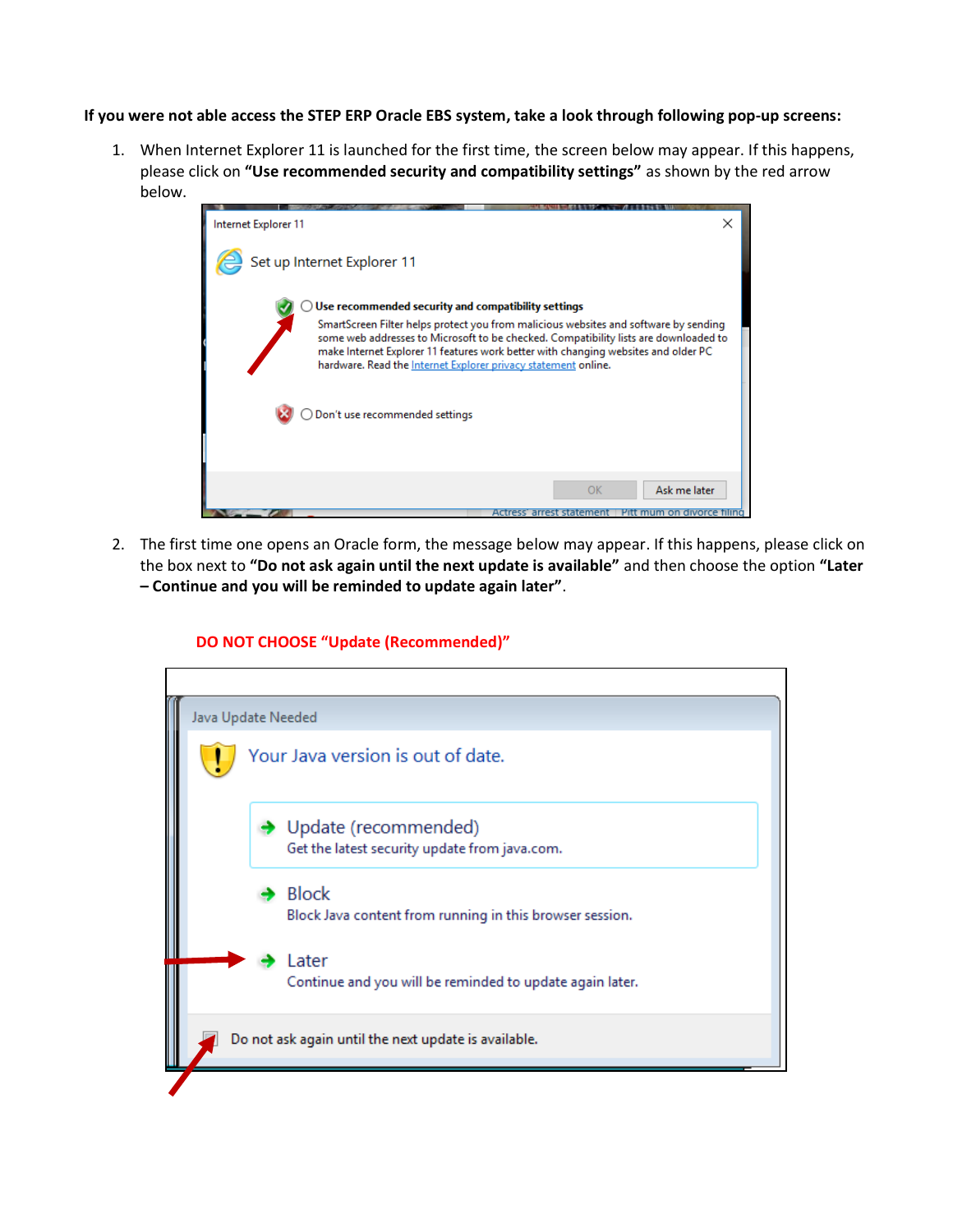3. You may see this JAVA prompt. In this case, you should click **Run with the latest version**.



4. The first time Oracle EBS is launched, the message below may appear. Please click on the box next to **"Do not show this again for apps from the publisher and location above"** as shown by the green arrow below and then click on the **"Run"** button as shown by the red arrow below.

| Do you want to run this application? |                                                                                                                                                                                              | ×                                 |
|--------------------------------------|----------------------------------------------------------------------------------------------------------------------------------------------------------------------------------------------|-----------------------------------|
|                                      | Name:                                                                                                                                                                                        | <b>Oracle E-Business Suite</b>    |
|                                      |                                                                                                                                                                                              | Publisher: Cook County Government |
|                                      | <b>Location:</b>                                                                                                                                                                             | http://ccqqa.ccounty.com          |
|                                      | This application will run with unrestricted access which may put your computer and personal<br>information at risk. Run this application only if you trust the location and publisher above. |                                   |
|                                      | Do not show this again for apps from the publisher and location above                                                                                                                        |                                   |
| More Information                     |                                                                                                                                                                                              | Cancel<br>Run<br>                 |
|                                      |                                                                                                                                                                                              |                                   |

5. If the message below appears, please click on the **"Run with latest version"** button.

|                                                                                                                                                                                                                        | Warning - Unavailable Version of Java Requested | × |  |
|------------------------------------------------------------------------------------------------------------------------------------------------------------------------------------------------------------------------|-------------------------------------------------|---|--|
| This application would like to use a version of Java (1.6.0 27) that is not installed<br>on your system. We recommend running the application with the latest version of<br>Java on your computer.<br>More Information |                                                 |   |  |
| Name:<br>oracle, forms, engine, Main<br><b>Locatid</b>                                                                                                                                                                 |                                                 |   |  |
|                                                                                                                                                                                                                        | Cancel<br>Run with the latest version           |   |  |